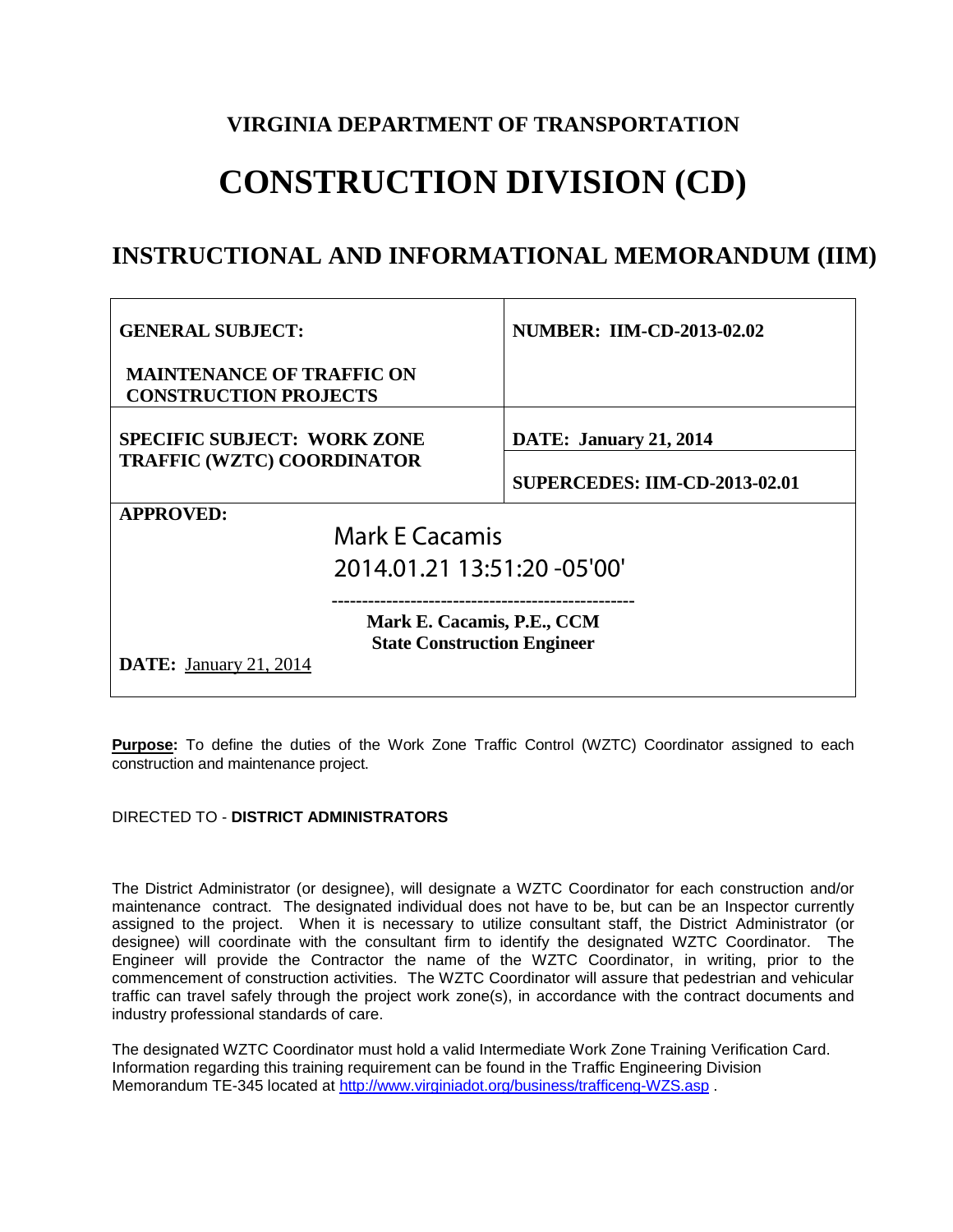IIM-CD-2013-02.02 January 21, 2014 Page 2 of 3

In addition, no later than April 1, 2014, the WZTC Coordinator must complete the online Work Zone Training for Law Enforcement Officers (LEO) training module. The LEO module was developed by the Traffic Engineering Division in coordination with the Virginia State Police, who are requiring all of their personnel to complete this one hour training module.

All VDOT Area Construction Engineers, Construction Managers, and Inspectors are to complete the LEO module by the April 1, 2014 date. All new personnel who assume one of these positions after April 1, 2014, must complete the LEO module within six months of assuming the position. After April 1, 2014, all WZTC Coordinators must complete the LEO training prior to being so designated. The LEO module is available through the online VDOT University and only has to be completed once. The Construction Division will notify you anytime the LEO training is updated and personnel are to take it again.

Through the use of the contract documents, which include the *Virginia Work Area Protection Manual* and the Work Zone Safety Checklist, the WZTC Coordinator shall be capable of identifying inappropriate Maintenance of Traffic (MOT) configurations and ensuring that the completed checklist is incorporated into the project records. If an unsafe condition is identified on the project, it will be the responsibility of the WZTC Coordinator, in conjunction with the Engineer (or designee) to enforce the Contract requirements and/or determine a solution and implement the necessary changes.

The WZTC Coordinator will conduct all appropriate work zone reviews to include night and weekend checks on the project for the functionality and proper application of project signs, channelizing devices, barricades, pavement markings, etc. Checks should also be made immediately after a change in traffic patterns or severe weather conditions. The WZTC Coordinator will have the authority to take the necessary steps to perform the following duties:

Coordinate with the Contractor to determine construction operations and regularly inspect the worksite to identify potentially unsafe MOT conditions; paying special attention to detours, the work zones, pedestrian access, and traffic control.

Monitor the Contractor's execution and adherence to the appropriate traffic safety requirements and guidelines as specified in the contract documents and when required, have the Contractor implement immediate corrective actions.

Examine the scenes of serious motor vehicle accidents within the project limits as promptly as possible; documenting the existing MOT configurations, weather conditions, existing construction operations, and other pertinent information.

Coordinate with the State and local Police, Fire & Rescue and Safety Service Patrols on the project when applicable.

In accordance with Section 105 of the Specifications, stop the work when required MOT configurations are not promptly implemented until corrective actions are completed.

In addition, the Department's Contractor agents are expected to assign key staff members the same responsibilities.

Attached is a sample letter designating a WZTC Coordinator, which can also be modified and used to notify the Contractor of the name and responsibilities of the WZTC Coordinator.

Your cooperation in this matter is appreciated.

Attachment